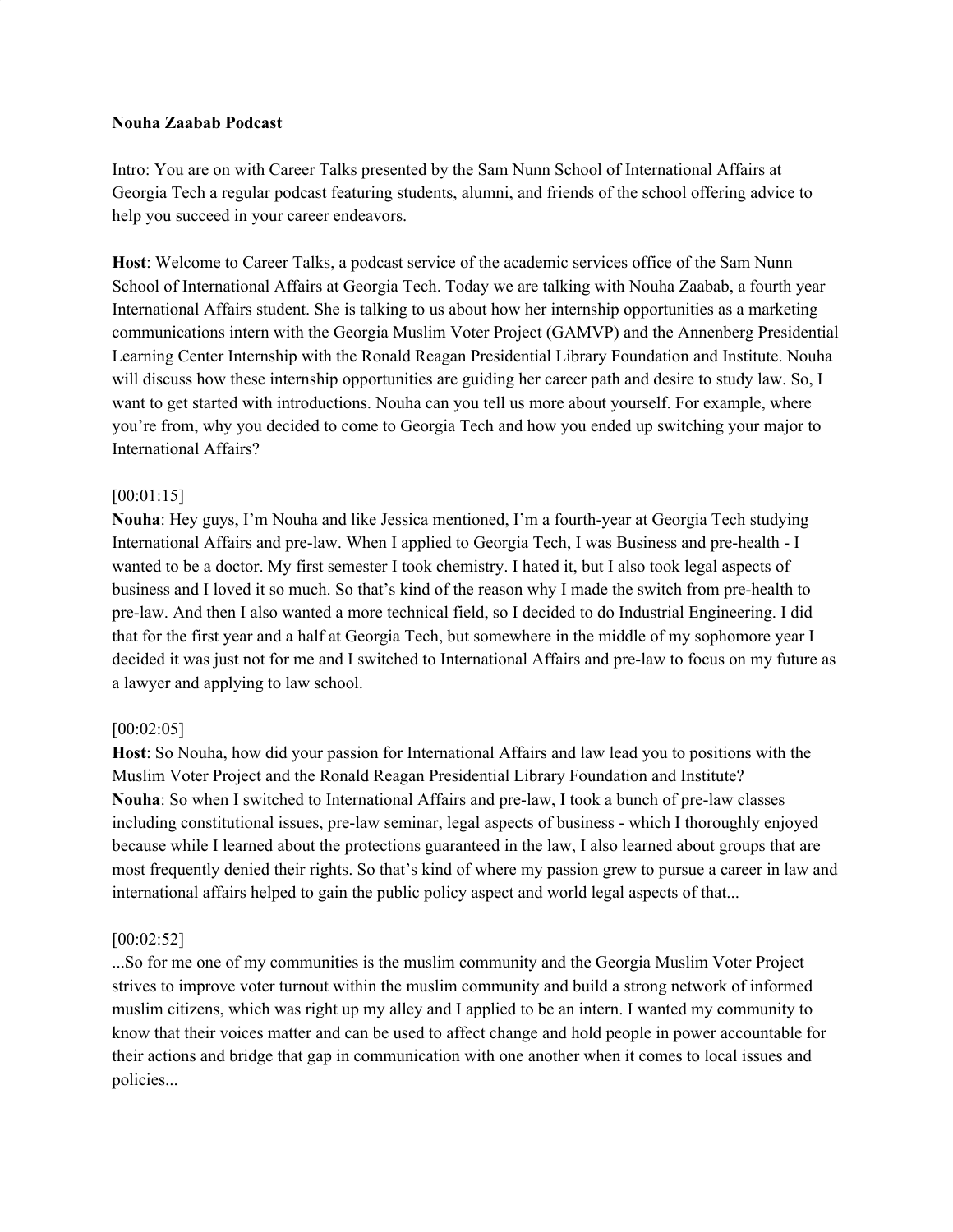### [00:03:25]

...I applied to the Ronald Reagan Presidential Foundation Institute because it's a world renowned presidential institute and also because their mission is to influence generations of citizen leaders. I also wanted to diversify my work opportunities because a lot of the things I've done related to my muslim community, but I kind of wanted more hands on professional experiences outside that community to see how I can further impact the state of Georgia and other people. Another reason I was pushed to take the internship was, although it was unpaid and out of state, I did get a grant from the Sam Nunn School which I'm really grateful for, which helped me offset the expenses of an unpaid internship out of state.

# [00:04:17]

# **Host**: What was the highlight of each internship?

**Nouha**: I think the highlight of the Georgia Muslim Voter Project internship was just seeing that we can have an impact on a local stage. Being able to go to different events and different venues to register people that I know and don't know in the muslim community was really valuable to me and to explain to them why voting in local elections was so important if not more important than national elections. So I really enjoyed doing that...

## [00:04:50]

...The highlight for the Ronald Reagan Presidential Internship was definitely we had weekly mentor meetings with the executive staff which I really enjoyed because these were executives who worked under Reagan you know 20 years ago. So being able to chat with his Chief of Staff at the time and other executives was really valuable. They were giving us advice about taking every opportunity and being able to pivot career paths, or making decisions moving forward from your undergraduate degree. So the advice that they shared I'm taking with me as I apply to law school and beyond.

## [00:05:36]

**Host**: How has Georgia Tech and/or the Sam Nunn School prepared you for these opportunities? **Nouha**: I think for me especially being STEM at one point at Georgia Tech and then changing my major to a more liberal arts major, I've definitely experienced the best of both worlds and just being at a STEM institute and doing liberal arts, I mean you get to experience so many different things and this interdisciplinary melange. It's like a medley of knowing how to use technical skills, but also personal skills...

### [00:06:15]

...So I think that helped me alot in both of my internships and all of the opportunities that I've had outside of school because I'm able to kind of switch gears really fast and have skills in all different areas, but also know how to communicate with different professionals in those various fields. So I think that's kind of the biggest perk of being a liberal arts student at Georgia Tech and being an International Affairs student.

### [00:06:40]

**Host**: Looking back, what advice would you have wanted about switching majors and/or finding these types of internship opportunities?